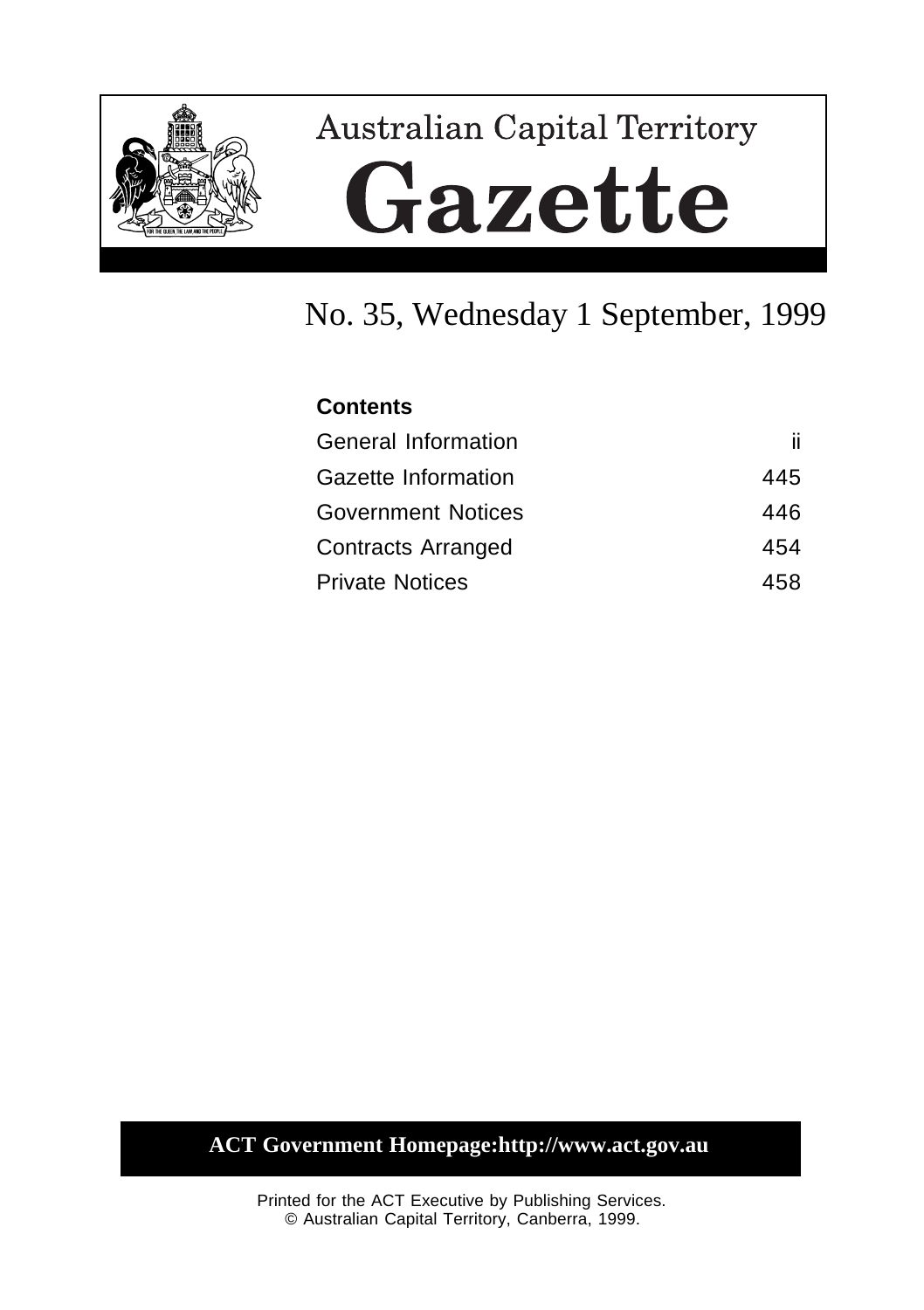# **GENERAL INFORMATION**

#### **ACT GOVERNMENT GAZETTE**

The ACT Government Gazette is published each Wednesday. The sections included in the publication are:

- General Information;
- Government Notices;
- Purchasing and Disposals;
- Invitations to Tender, Quote or Register Interest;
- Contracts arranged, and
- **Private Notices**

(Australian Public Service notices will continue to appear in the Commonwealth of Australia Gazette).

#### **CONTACT DETAILS**

ACT Gazette Officer Publishing Services GPO Box 158 Canberra Act 2601

Phone: (02) 6205 0484 Fax: (02) 6205 0266 **e-mail: gazette\_office@dpa.act.gov.au**

ACT Gazette Office Level 7, Macarthur House Wattle Street Lyneham 2602

#### **Notices for Publications**

Notices for the Gazette are to be lodged by 12 noon on the Wednesday prior to publication. Notices can be lodged in advance in hard copy or facsimile, by electronic mail or diskette, with a brief message of instruction and a WORD compatible document attachment.

A Gazette Request Form must also be delivered to the Gazette Office, by hand, mail or fax. For copies of this form please telephone the Gazette Office or go to www.act.gov.au/government/reports/pub/gazreq.doc.

Signed notices must be sighted by the Gazette Office before gazettal can proceed.

#### **Purchasing and Disposal Codes** may be accessed on the ACT Government Website:

www.act.gov.au/government/report/pub/gazette/p&d.pdf. Alternatively, you may obtain a hard copy listing by contacting the gazette office.

#### **Private Notices**

The fee for a private notice is as follows:

• minimum charge \$1.00 per word or \$100.00 whichever is the greater.

Cheques are to be made payable to 'Publishing Services' and are to be forwarded to the Gazette office with a copy of the notice (Either on a PC formatted disk in WORD, or if the notice has already been emailed, a hard copy of the notice) and Gazette Request Form. Payment can be made by EFTPOS (Bankcard, Visa or Mastercard) by telephoning the Gazette Office. Payment must be received before gazettal can proceed.

#### **Purchasing and Subscriptions**

Copies of the ACT Government Gazette may be purchased at a cost of \$5.00 (or \$2.00 for a Special Gazette) from the ACT Government shopfront, Legislation/Gazette sales counter, East Row, Canberra City. Subscriptions to the Gazette maybe arranged through the Gazette Office at a price of \$360.00 (1 July 1999 -30 June 2000) or part thereof, including postage. Refunds will not be given for cancellations. Claims for missing items will be recognised as valid if lodged within 28 days of publication.

#### **Copyright Notice - Australian Capital Territory**

This work is copyright. Apart from any use as permitted under the Copyright Act 1968, no part may be reproduced by any process without written permission from Library and Information Management, Department of Urban Services, ACT Government, GPO Box 249, Civic Square ACT 2608.

#### **Products and Services advertised in this publication are not necessarily endorsed by the ACT Government**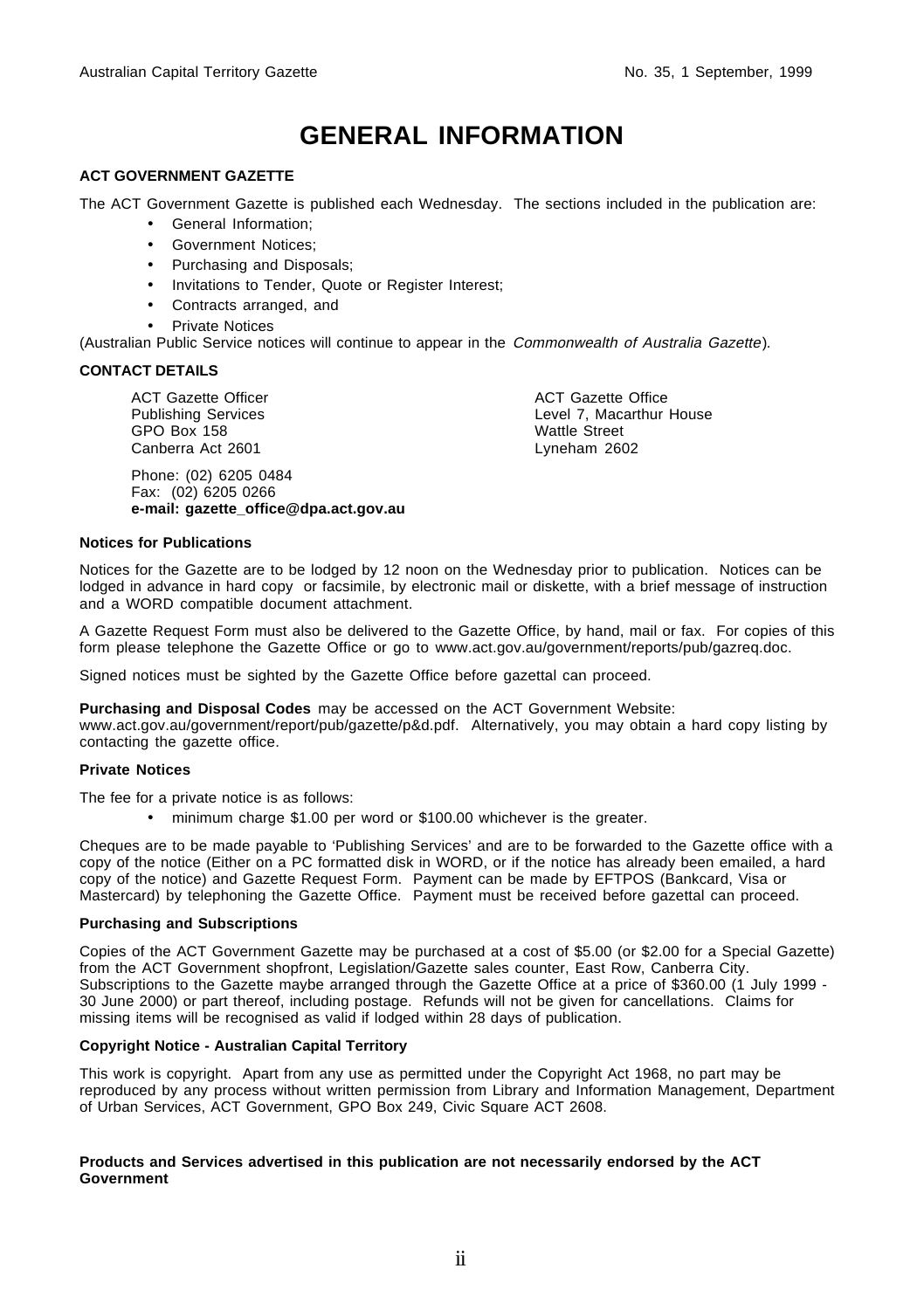# **GAZETTE INFORMATION**

#### **ISSUE OF ACT SPECIAL GAZETTES**

The following issues of the ACT Special Gazettes have been published since the last Weekly Gazette. For listings of previous ACT Special Gazettes please refer to this internet site

http://www.publishing.act.gov.au

| <b>Gazette Number</b> | <b>Date</b> | Title                                                                                                  |
|-----------------------|-------------|--------------------------------------------------------------------------------------------------------|
| <b>S49</b>            | 27 August   | Alteration to Approved Rules ~ Casino Control Act 1988                                                 |
| <b>S50</b>            | 23 August   | Administrative Arrangements ~ Australian Capital Territory<br>(Self-Government Act 1988                |
| <b>S51</b>            | 27 August   | Instrument No. 203 of 1999 – Approval of Water Resources<br>Management Plan ~ Water Resources Act 1998 |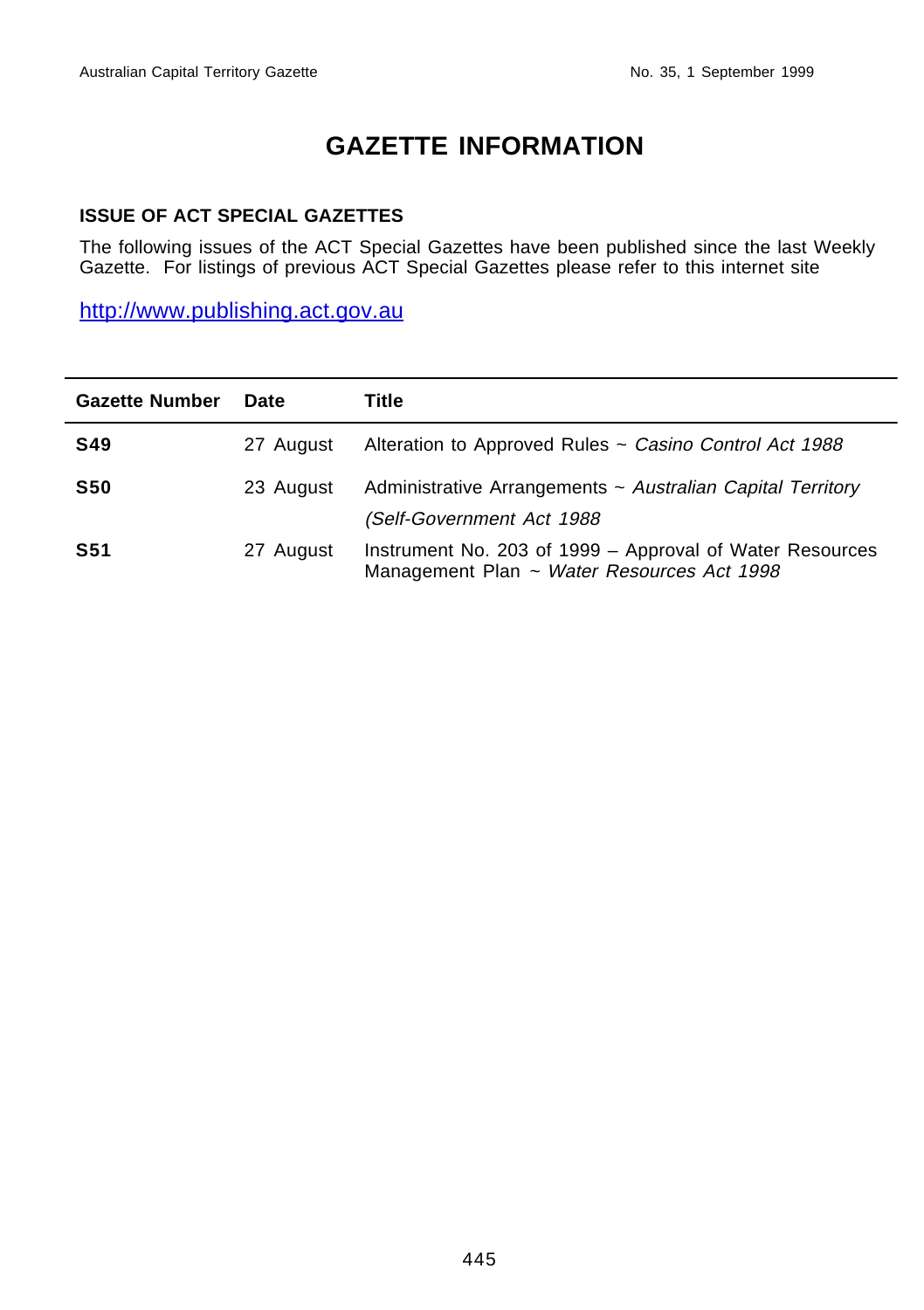#### **NOTIFICATION OF THE MAKING OF AN INSTRUMENT**

NOTICE is hereby given that the undermentioned Instrument of the Australian Capital Territory has been made. Copies of the Instrument may be purchased from Publishing Services, Legislation and Sales Counter, ACT Government Shopfront, Corner of City Walk and East Row Canberra City ACT 2601.

| Act under which<br>Instrument made                                  | <b>Description of Instrument</b>                                          | Number and year of<br><b>Instrument</b> |
|---------------------------------------------------------------------|---------------------------------------------------------------------------|-----------------------------------------|
| Mental Health (Treatment<br>and Care) Act 1994                      | Appointment of a Mental<br>Health Officer.                                | No. 199 of 1999                         |
| Land (Planning and<br>Environment) Act 1991                         | Territory Plan.                                                           | No. 200 of 1999                         |
| Taxation (Administration)<br>Act 1999                               | Determination of Fees under<br>the Taxation (Administration)<br>Act 1999. | No. 201 of 1999                         |
| Independent Pricing and<br><b>Regulatory Commission</b><br>Act 1997 | Reference for Investigation<br>into ACTION Fares Under<br>Section 15.     | No. 202 of 1999                         |
| Water Resources Act 1998                                            | Approval of Water Resources<br>Management Plan.                           | No. 203 of 1999                         |

#### **NOTIFICATION OF AN INSTRUMENT MADE UNDER THE PUBLIC ROADS ACT 1902 (NSW)**

NOTICE is hereby given that the undermentioned Instrument has been made under the Public Roads Act 1902 (NSW). Copies of the Instrument is available from the ACT Land Information Centre, Planning and Land Management, 16 Challis Street, Dickson, ACT; Telephone 6207 1601.

| Act under which<br>Instrument made | <b>Description of Instrument</b>                                                   | Number and year of<br><b>Instrument</b> |
|------------------------------------|------------------------------------------------------------------------------------|-----------------------------------------|
| Public Roads Act 1902<br>(NSW)     | Intention to close Public<br>Roads – District of Tennent<br>and District of Booth. | No. R28/99 of 1999                      |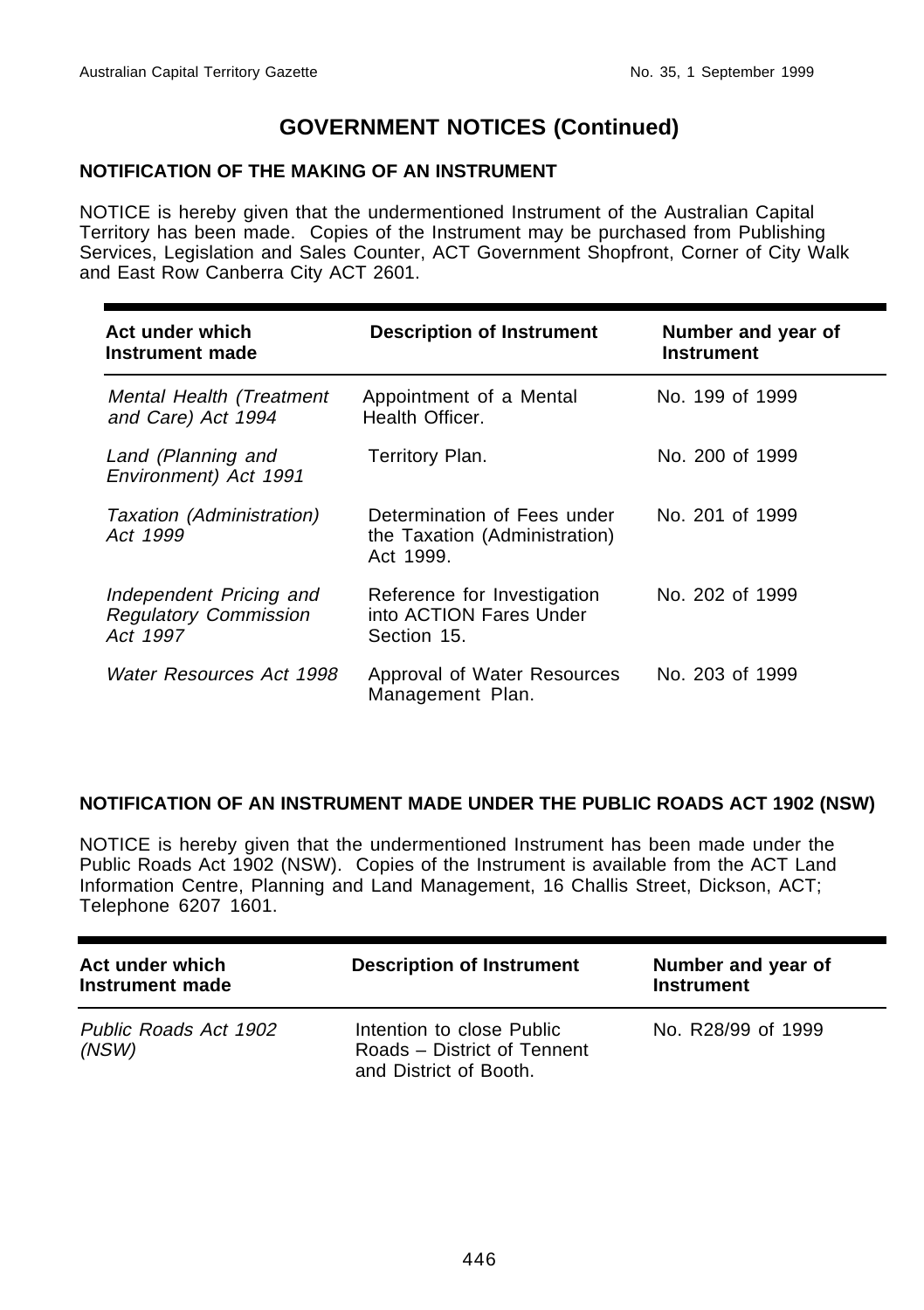#### **COURTS AND TRIBUNALS (AUDIO VISUAL AND AUDIO LINKING) ACT 1999**

#### **NOTICE OF COMMENCEMENT**

In accordance with subsection 2(2) of the Courts and Tribunals (Audio Visual and Audio Linking) Act 1999, I, Gary Humphries, Attorney-General, fix 1 September 1999 as the date on which the remaining provisions of the Act shall commence.

Date: 24 August 1999

**Gary Humphries MLA** Attorney-General

#### **EVIDENCE (AMENDMENT) ACT 1999**

#### **NOTICE OF COMMENCEMENT**

In accordance with subsection 2(2) of the Evidence (Amendment) Act 1999, I, Gary Humphries, Attorney-General, fix 1 September 1999 as the date on which the remaining provisions of the Act shall commence.

Date: 24 August 1999

**Gary Humphries MLA** Attorney-General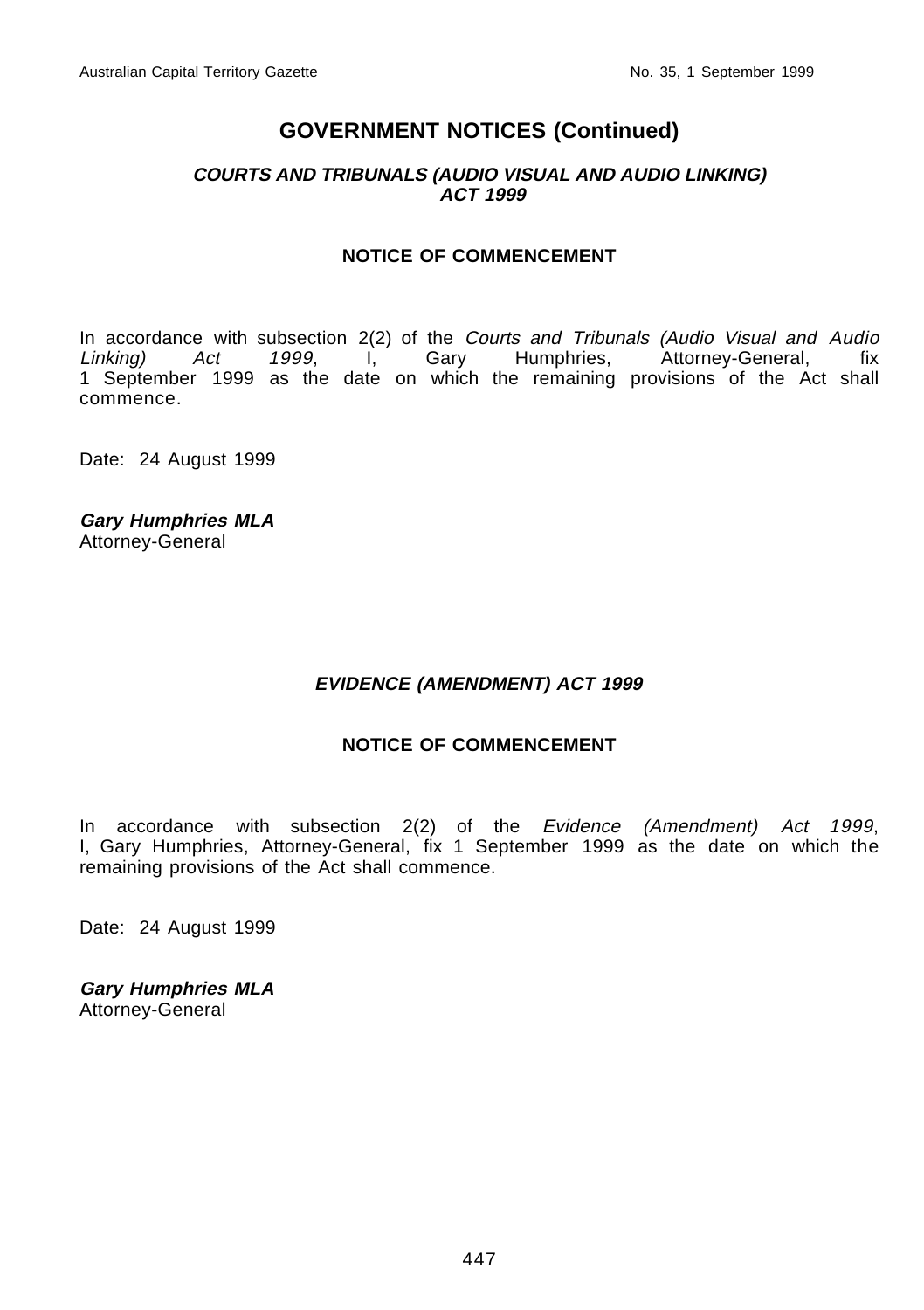#### **AUSTRALIAN CAPITAL TERRITORY**

#### **LAND (PLANNING AND ENVIRONMENT) ACT 1991**

#### **NOTICE**

The ACT Executive, pursuant to paragraph 26(1)(a) of the Land (Planning and Environment) Act 1991 approved on 22 June 1999:

• **Variation to the Territory Plan No.111 entitled Canberra Centre Ainslie Avenue Civic.**

In accordance with subsection 29(1) of the Land (Planning and Environment) Act 1991 the Plan Variation was tabled before the Legislative Assembly and had not been disallowed or deemed to be disallowed as at 26 August 1999.

Now therefore pursuant to subsection 29(6) of the Land (Planning and Environment) Act 1991, I specify that the date of commencement of Variation No.111 to the Territory Plan will be 1 September 1999.

Copies of Variation No.111 to the Territory Plan:

- are available for inspection at libraries of the ACT Government Library Service at Belconnen, Civic, Dickson, Erindale, Kingston, Kippax, Tuggeranong and Woden during normal opening hours;
- are available free of charge at the Shopfront, Dame Pattie Menzies House, 16 Challis Street, Dickson during normal office hours; and

• are available for inspection on the PALM Website at: **http://www.palm.act.gov.au/tplan**

#### **Brendan Smyth**

Minister for Urban Services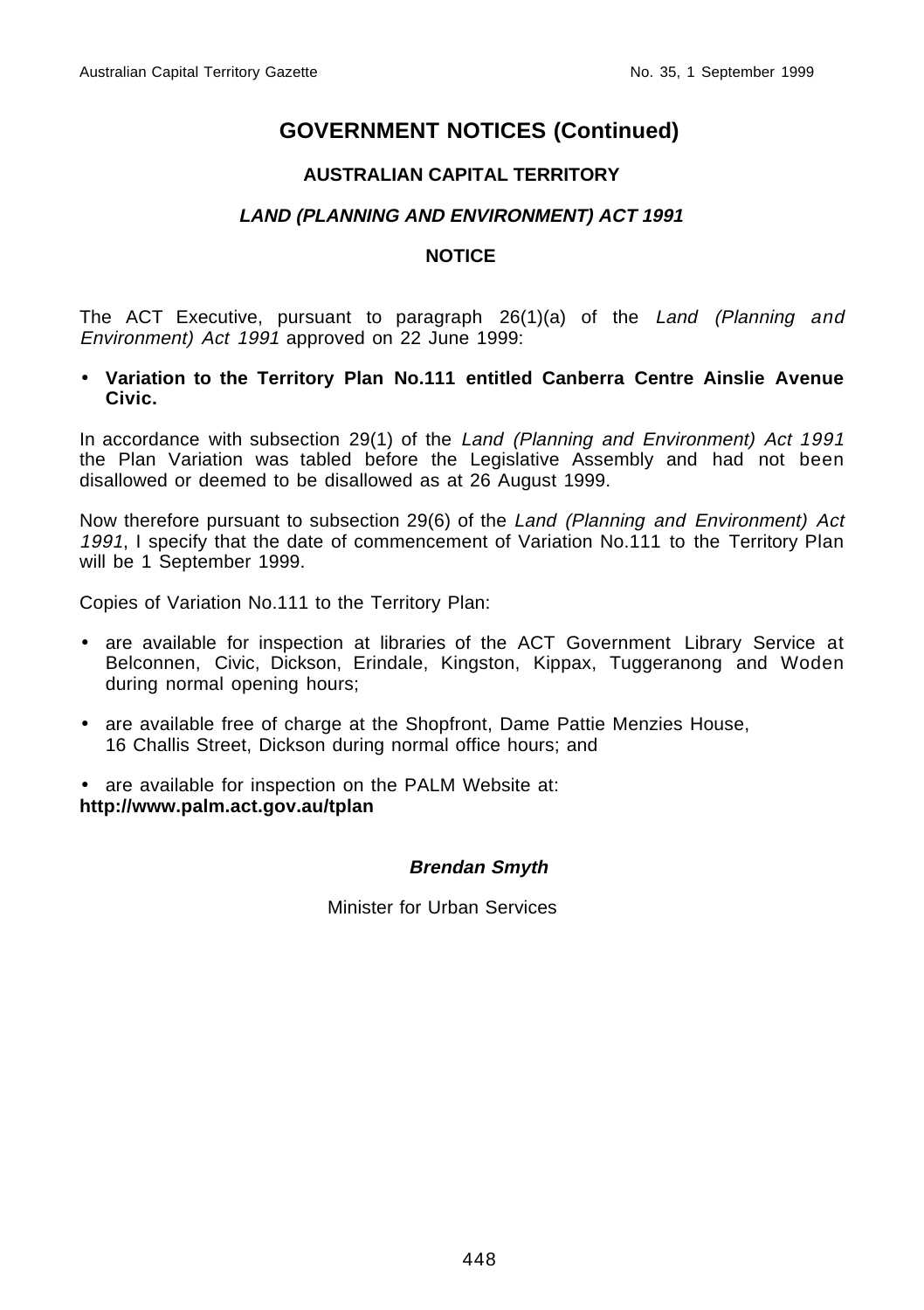#### **AUSTRALIAN CAPITAL TERRITORY**

#### **PERIODIC DETENTION ACT 1995**

#### **AUTHORISATION**

**UNDER** Section 38 of the Periodic Detention Act 1995 **I authorise:**

**Kevin Astill Edward Goncalves Donald Baseley Robert Iles Dennis Bowden Anthony Leer Geraldine Collins Brett McEvoy Peter Divorty James Peddle Darren Fitzpatrick Jason Stockheim**

being persons who have completed the approved course:

Course of instruction in use of Model DS-190 Dual Screener Alcomaster provided by the Australian Federal Police

to my satisfaction, to carry out a test prescribed under subsection 23(1) of the Act to determine whether alcohol is present in the blood of a detainee and, if so, the concentration of alcohol in the detainee's blood.

Date: 20 August 1999

**JAMES RYAN DIRECTOR OF CORRECTIVE SERVICES**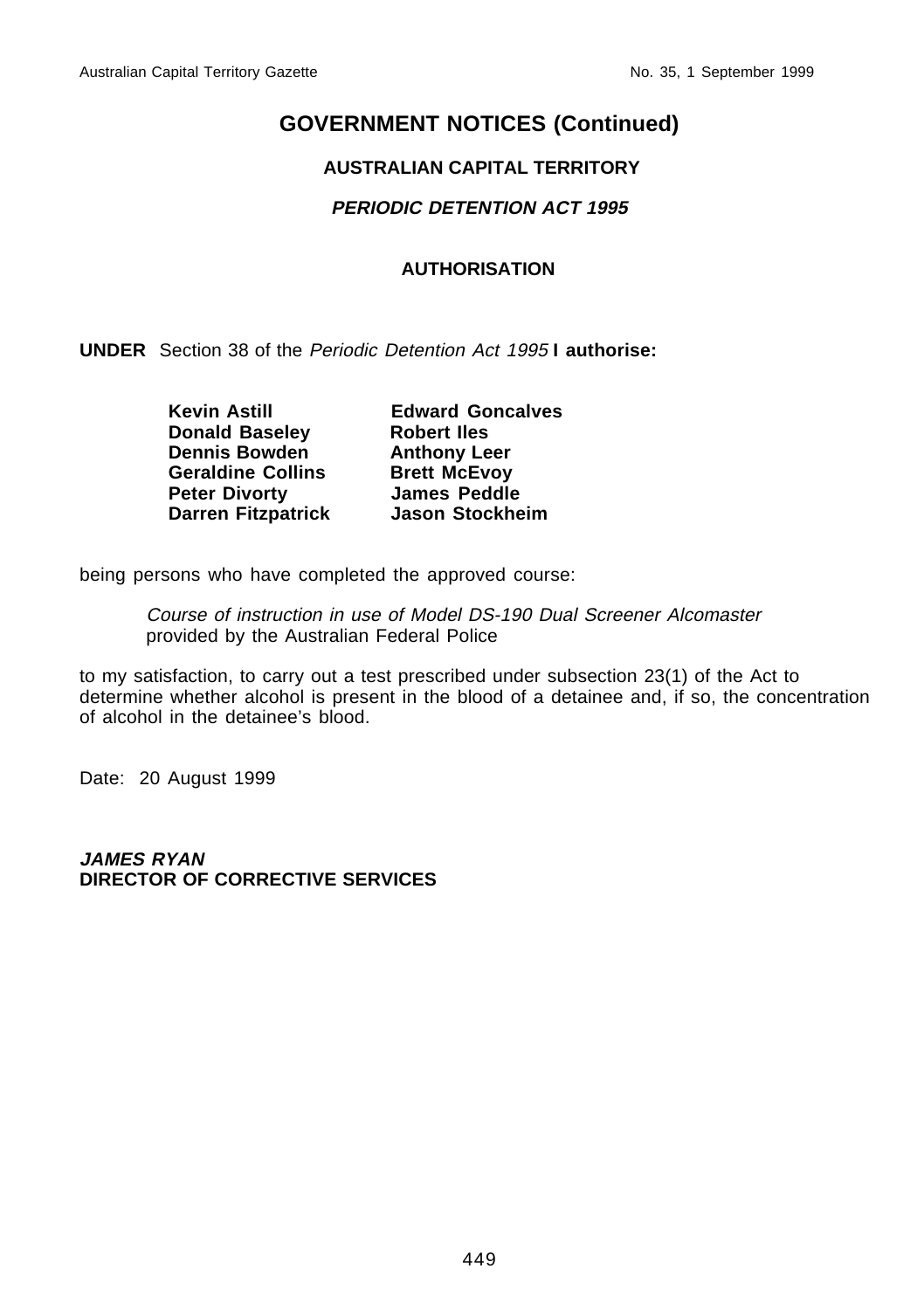#### **AUSTRALIAN CAPITAL TERRITORY**

#### **PERIODIC DETENTION ACT 1995**

#### **AUTHORISATION**

**UNDER** Section 38 of the Periodic Detention Act 1995 **I authorise:**

| <b>Kevin Astill</b>      | <b>Edward Goncalves</b> |
|--------------------------|-------------------------|
| <b>Donald Baseley</b>    | <b>Robert lles</b>      |
| <b>Dennis Bowden</b>     | <b>Anthony Leer</b>     |
| <b>Geraldine Collins</b> | <b>James Peddle</b>     |
| <b>Peter Divorty</b>     | <b>Jason Stockheim</b>  |

being persons who have completed the approved course:

Course of instruction in the implementation of correct work routines for urine testing and other medical procedures provided by the Periodic Detention Centre, Australian Capital Territory

to my satisfaction, to carry out a test prescribed under subsection 23(1) of the Act to determine whether a drug is present in the blood of a detainee.

Date: 20 August 1999

**JAMES RYAN DIRECTOR OF CORRECTIVE SERVICES**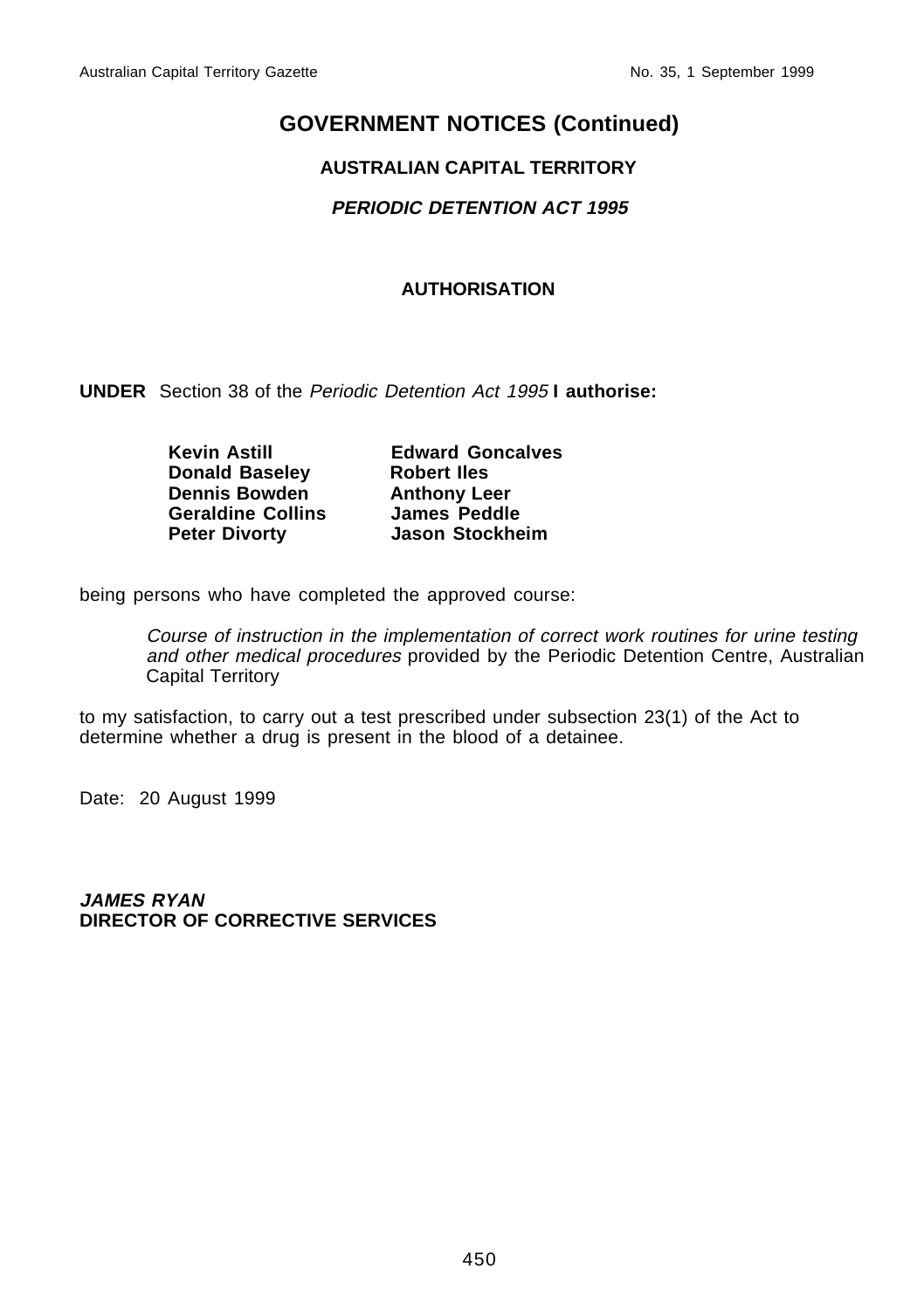#### **AUSTRALIAN CAPITAL TERRITORY**

#### **RADIATION ACT 1983 Section 73 NOTIFICATION OF DECISIONS**

Pursuant to Section 73 of the Australian Capital Territory Radiation Act 1983, the Radiation Council hereby gives notice of the particulars of the following decisions of Council, made on 25 August 1999.

#### **REGISTRATION OF IRRADIATING APPARATUS (paragraph 73(1)(d))**

| Owner<br>Description | Canberra Institute of Technology<br>Niton spectrum analyser model 703A, S/No U1274 370MBq, Cadmium-<br>109(15/03/99)                                                      |
|----------------------|---------------------------------------------------------------------------------------------------------------------------------------------------------------------------|
| Location             | Canberra Institute of Technology Bruce<br>Faculty of Applied Science,<br>Rm D220, Building D                                                                              |
| Conditions           | X-ray fluorescence analysis of field samples.                                                                                                                             |
| Owner<br>Description | Dr Linh Nguyen<br>Gendex Dens-o-mat dental x-ray machine with Oralix AC tube, 65kVp, 7.5mA,<br>S/Nos 910240, 950084                                                       |
| Location             | Kambah Professional Centre<br>Jenke Circuit<br>Kambah                                                                                                                     |
| Conditions           | Diagnostic dental examinations.                                                                                                                                           |
| Owner<br>Description | Robert B Rider<br>Gendex Dens-o-mat dental x-ray machine with Oralix AC tube, S/Nos 812425,<br>835011                                                                     |
| Location             | Surgery 2 (RHS)<br>24 Parkinson Street<br>Weston                                                                                                                          |
| Conditions           | Diagnostic dental examinations.                                                                                                                                           |
| Owner<br>Description | <b>Canberra Testing Services</b><br>Troxler nuclear moisture/density gauge, model 3430, S/No 27588<br>Cs137, 8mCi(27/8/98):Am-241, 40mCi(27/8/98)                         |
| Location             | Canberra Testing Services Laboratory,<br>265 Canberra Ave<br>Fyshwick                                                                                                     |
| Conditions           | Soil density/moisture analysis.                                                                                                                                           |
| Owner<br>Description | Canberra Hospital, Medical Imaging<br>Siemens diagnostic (mammography) x-ray machine model 6438 506X041E<br>with Mammomat 3000 tube, S/Nos 0140S11, 2671S20L 35kVp, 180mA |
| Location             | Medical Imaging Department<br>The Canberra Hospital<br>Garran                                                                                                             |
|                      |                                                                                                                                                                           |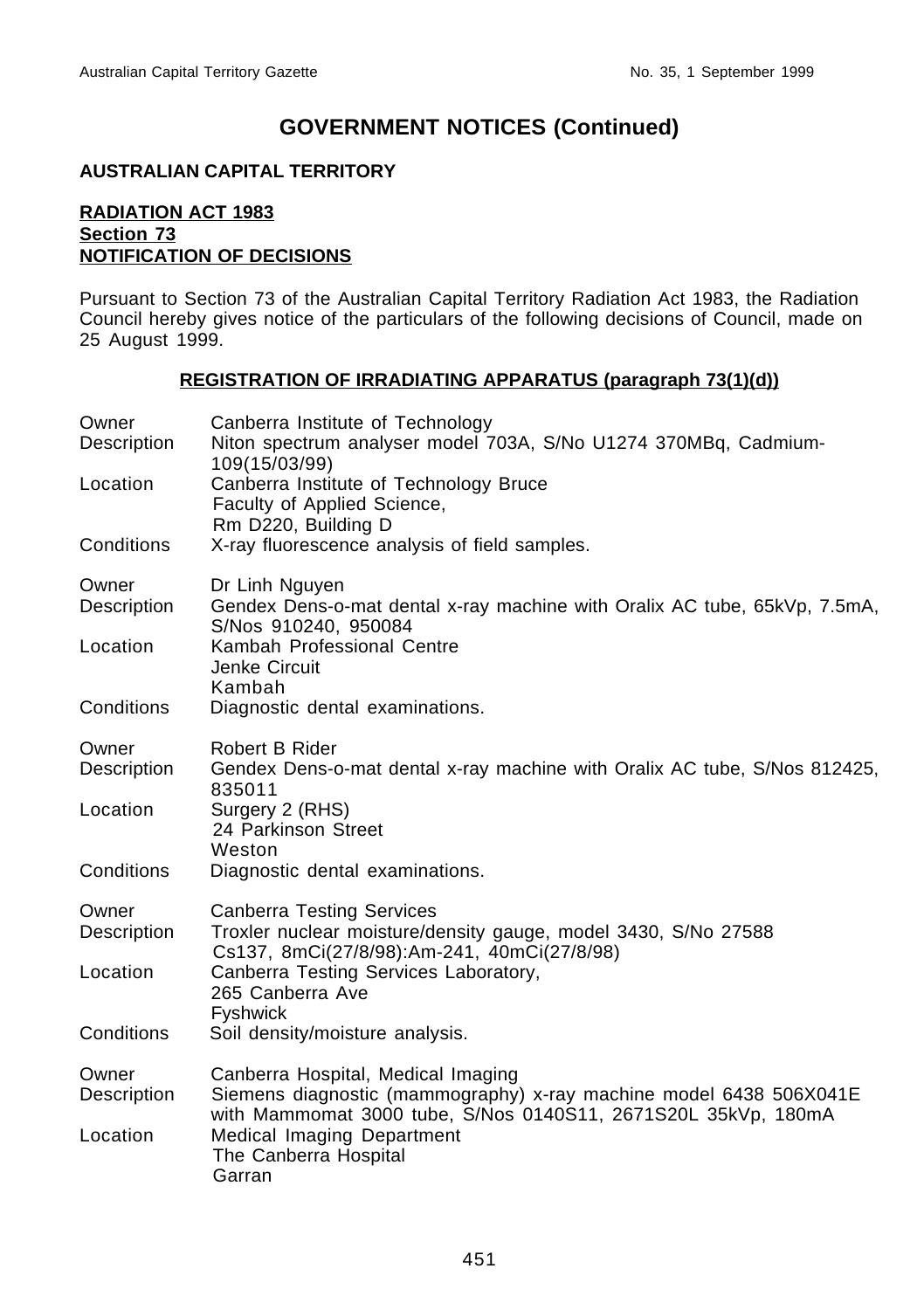### **GRANTING OF LICENCE (paragraph 73(1)(b))**

| Licensee<br>Address | Nitin Gupte<br>PO Box 28<br>Lyneham ACT 2601                                                                                  |
|---------------------|-------------------------------------------------------------------------------------------------------------------------------|
|                     | Authorized Activities: Own or have in possession, use, cause or permit to use, irradiating<br>apparatus.                      |
| Conditions          | Diagnostic dental examinations.                                                                                               |
| Address             | Licensee Dr Murali Guduguntla<br>Department of Medical Imaging<br>The Canberra Hospital<br><b>PO Box 11</b><br>Woden ACT 2606 |
|                     | Authorized Activities: Use, cause or permit to use, irradiating apparatus.                                                    |
| Conditions          | Diagnostic radiology.                                                                                                         |
| Address             | Licensee Heather Catherine Apthorpe<br><b>PO Box 186</b><br>Hawker ACT 2614                                                   |
|                     | Authorized Activities: Own or have in possession, use, cause or permit to use, irradiating<br>apparatus.                      |
|                     | Conditions Dianostic dental examinations.                                                                                     |
|                     | FAB ALTERATIAN AR HARIFIAATIAN AF BEA                                                                                         |

#### **APPROVAL FOR ALTERATION OR MODIFICATION OF REGISTERED IRRADIATING APPARATUS (paragraph 73(1)(e))**

| Owner       | Dr Janine Mylonas & Dr Heather Apthorpe                               |
|-------------|-----------------------------------------------------------------------|
| Description | Dental x-ray unit, Trophy Trophex 65kVp, 8mA, S/Nos 45364, 89150      |
| Location    | <b>Medical Centre</b>                                                 |
|             | McClure Place                                                         |
|             | Evatt ACT                                                             |
| Conditions  | Diagnostic dental radiography.                                        |
| Owner       | Dr Janine Mylonas & Dr Heather Apthorpe                               |
| Description | Dental x-ray unit, Trophy model 708 tube (S/N 54317) model CCX timer  |
|             | (S/N 970176) 70kVp, 8mA                                               |
| Location    | <b>Medical Centre</b>                                                 |
|             | McClure Place                                                         |
|             | Evatt                                                                 |
| Conditions  | Diagnostic dental radiography.                                        |
| Owner       | <b>ACT Community Care, Dental Services</b>                            |
| Description | Philips Densomat digital ET dental x-ray machine with Oralix 65S tube |
|             | S/Nos 9221517, 9202264 65kVp, 7.5mA                                   |
| Location    | Dental Clinic - Surgery 9                                             |
|             | Moore Street                                                          |
|             | Canberra City                                                         |
| Conditions  | Diagnostic dental examinations.                                       |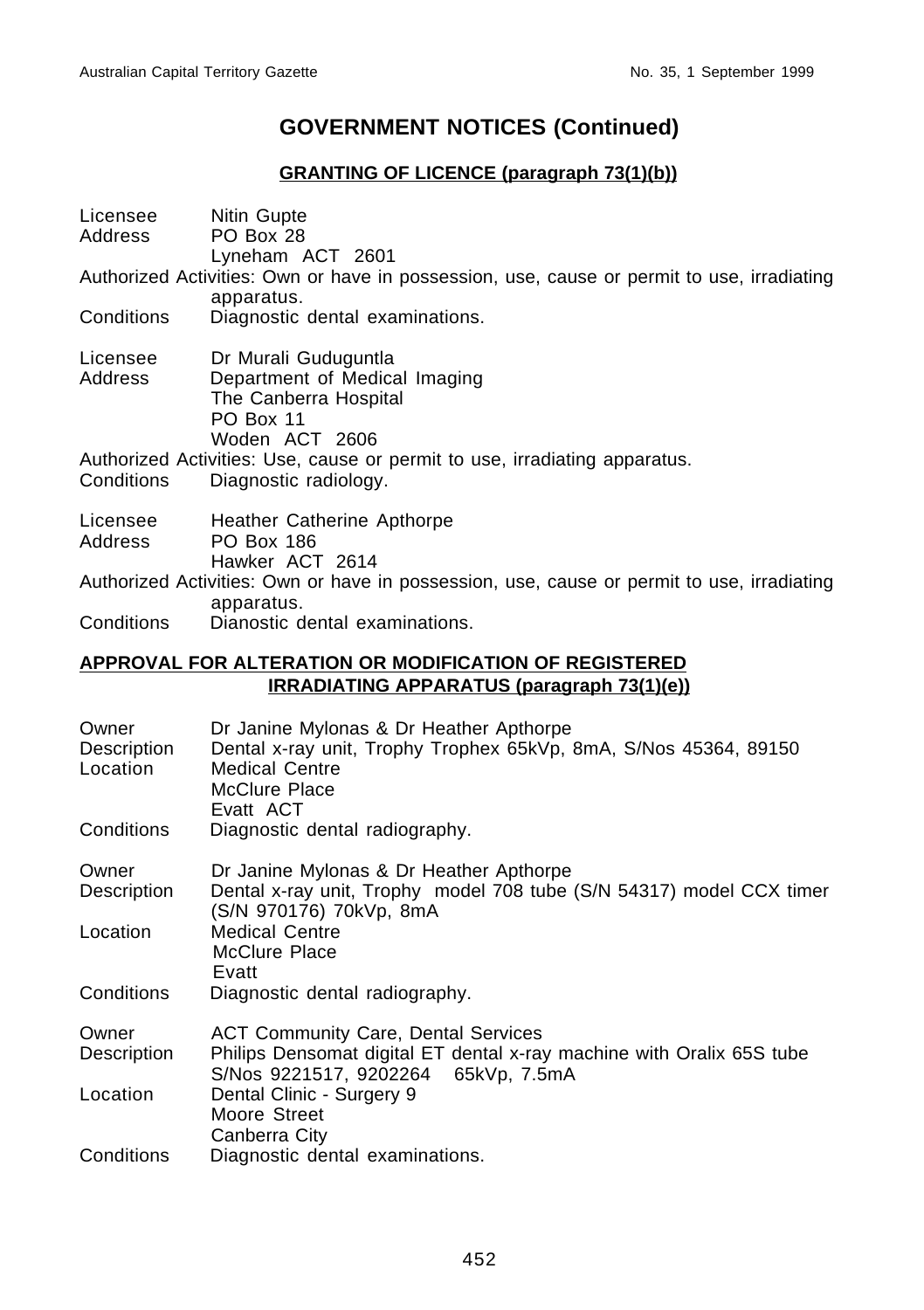Owner ACT Community Care, Dental Services Description Philips Densomat digital ET dental x-ray machine with Oralix 65S tube S/Nos 9221518, 611188, 65kVp, 7.5mA Location Dental Clinic - Surgery 1 Moore Street Canberra City Conditions Diagnostic dental examinations.

**Powers of the ACT Administrative Appeals Tribunal** - The Tribunal is an independent body. The Tribunal can agree with, change or reject to the original decision, substitute its own decision or send the matter back to the decision maker for reconsideration in accordance with Tribunal recommendations.

**How to apply to the ACT Administrative Appeals Tribunal** - Simply write within 28 days explaining the details to the decision and the reasons for asking for a review. **Cost** - To lodge an application there is a fee. You may apply to have the fee waived on the grounds of hardship. No fee is payable if you are receiving legal assistance. **Access to documents** - You may apply for access to any documents relevant to this decision under the ACT Freedom of Information Act 1989. For more information contact the Freedom of Information Officer, Department of Health and Community Care, on phone 62051340.

Dated this 25 day of August 1999

**Joseph Lising Chairperson Radiation Council**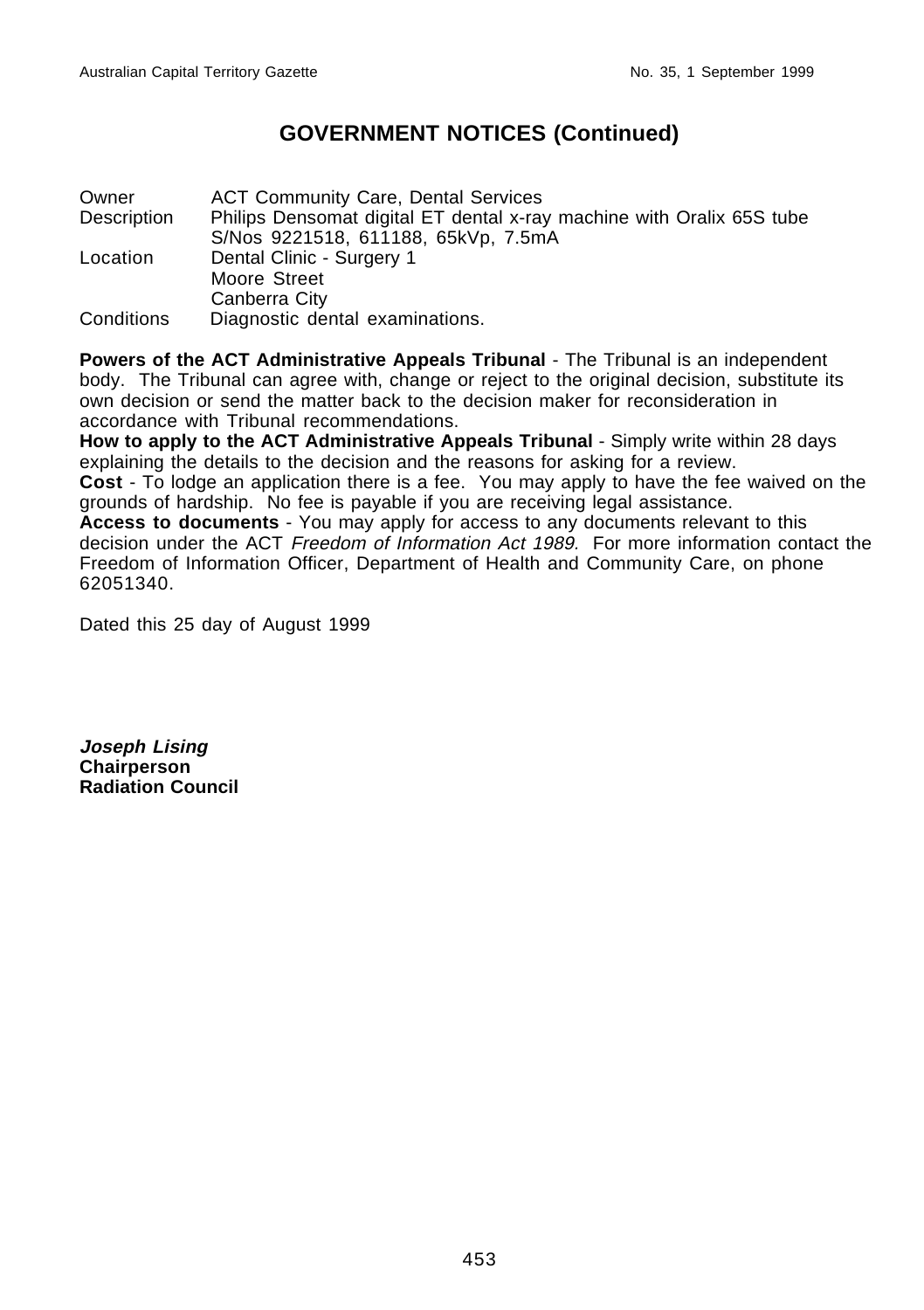# **CONTRACTS ARRANGED**

|                                               | <b>Department or Agency:</b>                                                           |                         |                        | <b>Urban Services</b>                                                            |               |
|-----------------------------------------------|----------------------------------------------------------------------------------------|-------------------------|------------------------|----------------------------------------------------------------------------------|---------------|
| <b>Contact Officer:</b>                       |                                                                                        |                         | <b>Michelle Richer</b> |                                                                                  |               |
| Telephone:                                    |                                                                                        |                         |                        | 62077636                                                                         |               |
| <b>Purchase</b><br>Reference<br><b>Number</b> | <b>Description of Supplies</b>                                                         | Value (\$A)             | Period<br>Contract     | <b>Contractor</b><br>(Include postcode at end of<br>address)                     | P & S<br>Code |
| 127WM1                                        | Supply domestic recycling<br>services                                                  | 2,260,000.0<br>$\Omega$ | Y                      | SITA-BFI (WM Inc)<br>PO Box 185<br><b>FYSHWICK ACT</b><br>2609                   | 31            |
| 127WM2                                        | Supply domestic garbage<br>services                                                    | 2,870,000.0             | Y                      | <b>Thiess Environmental Services</b><br>PO Box 9<br>FYSHWICK ACT<br>2609         | 31            |
| 127WM3                                        | Supply domestic garbage<br>services for multi unit<br>dwellings                        | 510,000.00              | Y                      | Cleanaway PO Box 4255<br>KINGSTON<br><b>ACT</b><br>2604                          | 31            |
| 127WM4                                        | To receive and process<br>organic garden waste at<br>Belconnen landfill                | 120,000.00              | Y                      | Canberra Sand and Gravel<br>PO Box 110<br><b>ACT</b><br><b>FYSHWICK</b><br>2609  | 31            |
| 127WM5                                        | To receive and process<br>organic garden waste at<br>Mugga Lane landfill               | 133,000.00              | Y                      | Corkhill Bros PO Box 326<br><b>FYSHWICK</b><br>ACT<br>2609                       | 31            |
| 127WM8                                        | Provide leachate disposal at<br>Mugga Lane landfill for 1<br>July 1999 to 30 June 2000 | 40,000.00               | Y                      | <b>ACTEW Corporation</b><br>GPO Box 366<br><b>ACT</b><br>CANBERRA<br>2601        | 21            |
| 127WM9                                        | Provide electricity to West<br>Belconnen and Mugga<br>Lane landfills for 1 July 1999   | 25,000.00               | Y                      | <b>ACTEW Corporation</b><br>Locked Bag 465 GPO<br>CANBERRA<br><b>ACT</b><br>2601 | 21            |
| 127WM11                                       | Provide water to West<br>Belconnen and Mugga<br>Lane landfills for 1 July 1999         | 25,000.00               | Y                      | <b>ACTEW Corporation</b><br>Locked Bag 465 GPO<br>CANBERRA<br><b>ACT</b><br>2601 | 21            |
| 127WM12                                       | Stationery for ACT Waste                                                               | 10,000.00               | Y                      | <b>Corporate Express</b><br>Locked Bag 16<br>ALEXANDRIA<br><b>NSW</b><br>2015    | 20            |
| 127WM13                                       | Stationery for ACT Landfill<br>Unit                                                    | 4,000.00                | Y                      | <b>Corporate Express</b><br>Locked Bag 16<br>ALEXANDRIA<br><b>NSW</b><br>2015    | 20            |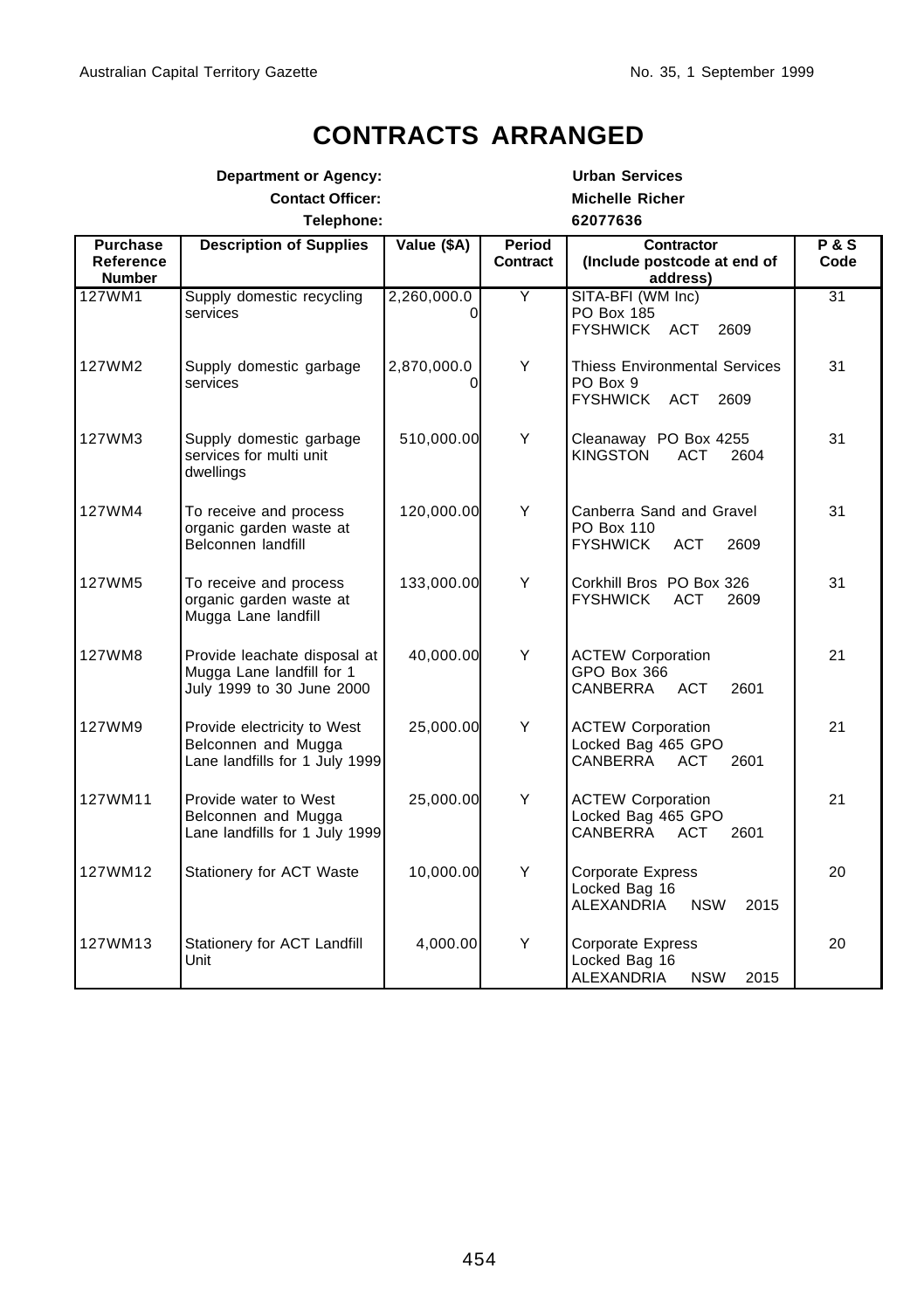# **CONTRACTS ARRANGED (Continued)**

| 127WM14 | Provide seed and straw/bitumen<br>mulch                                                                                                   | 42,000.00 | Y  | C.S.P. Landscaping PO Box 88<br><b>LYNEHAM</b><br><b>ACT</b><br>2611                               | 9  |
|---------|-------------------------------------------------------------------------------------------------------------------------------------------|-----------|----|----------------------------------------------------------------------------------------------------|----|
| 127WM16 | To effect repairs and installation to<br>electricity supply and equipment                                                                 | 10,000.00 | Y  | <b>Essential Lighting and Electrical</b><br>13 Sandford Place<br>Services<br>KALEEN<br>ACT<br>2617 | 21 |
| 127WM19 | To supply, install and dismantle<br>road signs                                                                                            | 10,000.00 | Y  | Signworks PO Box 53<br>HUGHES ACT 2605                                                             | 22 |
| 127WM24 | Provide security patrols; monitor<br>alarms and maintain and repair<br>security systems                                                   | 5,000.00  | Y. | ADT/M.I.L Security PO Box 720<br>FYSHWICK ACT 2609                                                 | 27 |
| 127WM25 | Provide toner cartridges for ACT<br>Waste                                                                                                 | 2,000.00  | Y  | Toner Express 6/51 Tennant Street<br>FYSHWICK ACT 2609                                             | 20 |
| 127WM26 | Provide A4 100% recycled copy<br>paper for ACT Waste                                                                                      | 2,000.00  | Y  | Fuji Xerox Australia Pty Ltd PO Box<br>1154 FYSHWICK ACT 2609                                      | 10 |
| 127WM27 | To provide toner cartridges for<br><b>ACT Landfill Unit</b>                                                                               | 2,000.00  | Y  | Toner Express /51 Tennant Street<br>FYSHWICK ACT 2609                                              | 20 |
| 127WM28 | Provide A4 100% Recycled copy<br>paper for ACT Landfill Unit                                                                              | 2,000.00  | Y  | Fuji Xerox Australia Pty Ltd PO Box<br>1154 FYSHWICK ACT 2609                                      | 10 |
| 127WM29 | Supply safes and collection of<br>public monies for 1 July 1999 to<br>30 June 2000.                                                       | 14,000.00 | Y  | Armaguard PO Box 97<br>STRATHFIELD NSW 2602                                                        | 24 |
| 127WM31 | To pump out and dispose of<br>sewerage from West Belconnen<br>and Mugga Lane landfills                                                    | 7,000.00  | Y  | Southern Sullage PO Box 302<br>CURTIN ACT 2605                                                     | 31 |
| 127WM33 | Balance of fees for completion of<br>the Preliminary Business Plan for<br>the National No Waste Education<br>Centre, Mugga Lane landfill, | 10,625.00 | N  | Jeremy Peter Morris and Dorren Jill<br>Morris PO Box 160<br>RED HILL ACT 2603                      | 32 |
| 127WM34 | To supply and deliver 1200 tonne<br>of c class top soil to Mugga Lane<br>landfill.                                                        | 11,259.14 | N  | Samarkos Earthmoving P/L PO Box<br>1451 FYSHWICK ACT 2609                                          | 12 |
| 127WM36 | Provide legal services                                                                                                                    | 27,294.78 | N  | Freehill Hollingdale & Page MLC<br>Centre Martin Place<br>SYDNEY NSW 2000                          | 27 |
| 127WM37 | To service and test weighbridges<br>at West Belconnen and Mugga<br>Lane Landfills.                                                        | 2,500.00  | N  | Queensland Weighing Machines<br>PO Box 50<br>BANYO QLD 4014                                        | 22 |
| 127WM38 | Installation of borehole casings at<br>West Belconnen and Mugga Lane<br>landfills.                                                        | 4,500.00  | N  | Geotechnical Consultants Pty Ltd<br>PO Box 1439 WODEN ACT 2606                                     | 30 |
| 127WM39 | Provide consultancy services on<br>Earth Works classes.                                                                                   | 2,336.88  |    | Wamboin Worms 44 Popper Road<br>WAMBOIN NSW 2620                                                   | 27 |
|         |                                                                                                                                           |           |    |                                                                                                    |    |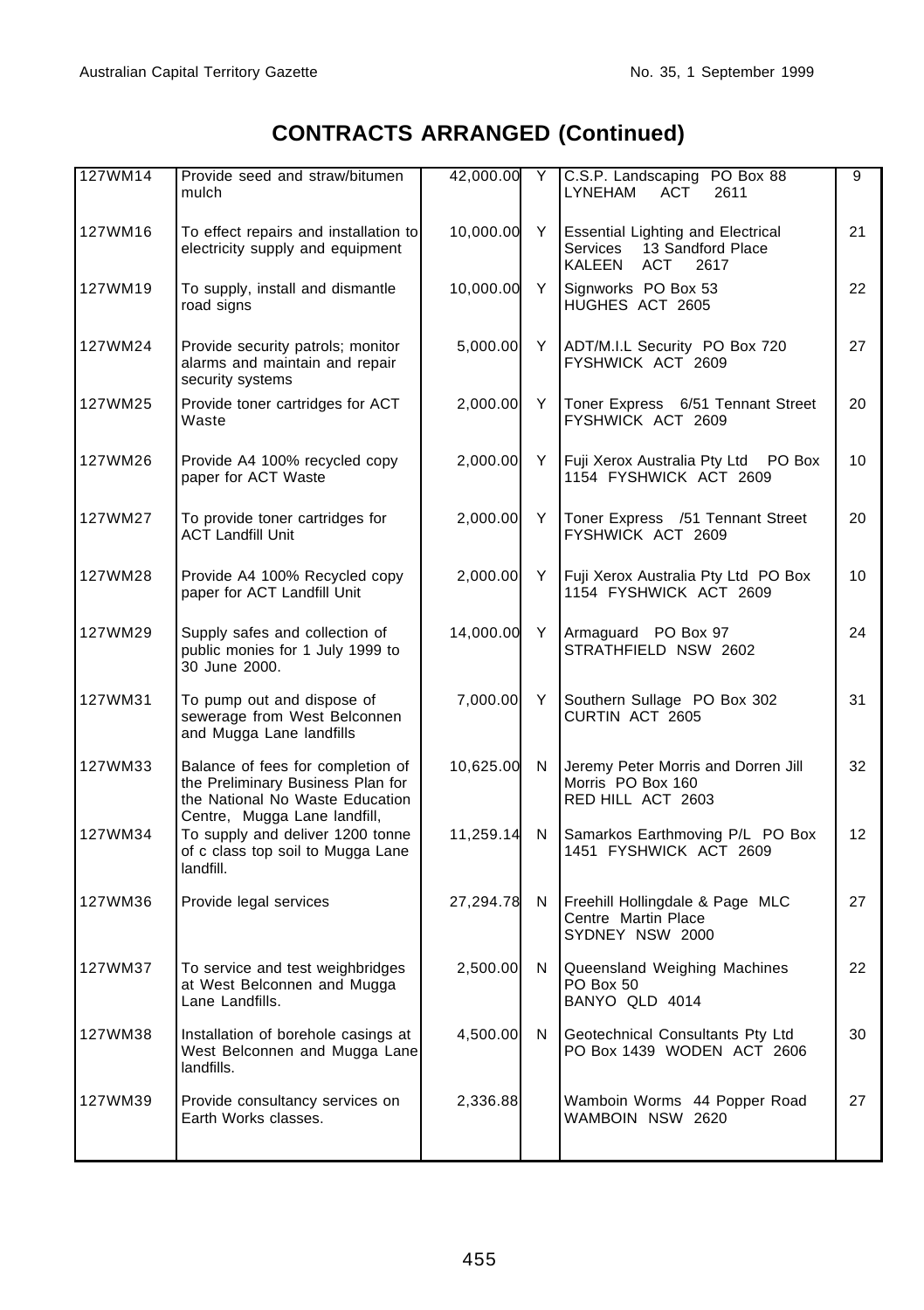# **CONTRACTS ARRANGED (Continued)**

| 127WM40 | Provide travel and accomodation<br>for ACT Waste for 1 July 1999 to<br>30 June 2000                    | 5,000.00  | Y   | Qantas Airways Private Bag 747<br>MASCOT NSW 2020                                            | 24              |
|---------|--------------------------------------------------------------------------------------------------------|-----------|-----|----------------------------------------------------------------------------------------------|-----------------|
| 127WM41 | Provide an inspection of ACT<br>Waste refuse collection vehicles                                       | 4,815.00  | N   | C.E. Industries Pty Ltd PO Box 494<br>FYSHWICK ACT 2609                                      | 27              |
| 127WM42 | Provide design/artwork                                                                                 | 2,135.00  | N   | Carolyn Brooks PO Box 44<br>FARRER ACT 2607                                                  | 10              |
| 127WM43 | Provide mobile phone services                                                                          | 12,000.00 | Y   | Telstra GPO Box 9901<br>BRISBANE QLD 9008                                                    | 25              |
| 127WM44 | Manage the sewage sludge<br>remediation project                                                        | 27,600.00 | Y   | John Williams 9 Merritt Place<br>O'CONNOR ACT 2602                                           | 30              |
| 127WM45 | To supply and operate crane at<br>Belconnen asbestos pit.                                              | 5,000.00  | Y   | Regemade Cranes PO Box 6<br>JERRABOMBERRA NSW 2610                                           | 27              |
| 127WM46 | To supply and deliver recycled<br>concrete road base                                                   | 10,000.00 | Y   | Canberra Concrete Recyclers PO Box<br>200 CAMPBELL ACT 2612                                  | 12 <sup>2</sup> |
| 127WM49 | Scoping study on composing of<br>green waste organics with sewage<br>market in the ACT                 | 10,893.00 | N   | Tomorrow Today 13 Fisken Crescent<br>KAMBAH ACT 2902                                         | 27              |
| 127WM50 | To provide litter clean up services                                                                    | 6,000.00  | Y   | Phillip Nott 69 Florentine Circuit<br>KALEEN ACT 2617                                        | 31              |
| 127WM51 | Survey services                                                                                        | 3,500.00  | N   | ACT Survey - Cadastral PO Box 3471<br><b>Belconnen Business Centre</b><br>BELCONNEN ACT 2617 | 27              |
| 127WM52 | Landfill asset management plan                                                                         | 7,875.00  | N   | Maunsell McIntyre 38 Thesiger Court<br>DEAKIN ACT 2600                                       | 27              |
| 127WM53 | Provide radio network                                                                                  | 5,000.00  | Y   | Motorola Australia Pty Ltd<br>Private Bag 225 MDC KNOXFIELD<br><b>VIC 3180</b>               | 25              |
| 127WM54 | Provide legal drafting services                                                                        | 48,000.00 | N   | Freehill Hollingdale & Page MLC<br>Centre Martin Place<br>SYDNEY NSW 2000                    | 27              |
| 127WM55 | Maintenance carried out on road<br>pavement at the Belconnen<br>Landfill site                          | 2,000.00  | N   | Canberra Contractors Pty Ltd PO Box<br>335 MITCHELL ACT 2911                                 | 22              |
| 127WM56 | To provide cleaning services for<br>the West Belconnen and Mugga<br>Lane Landfills for the period of 1 | 7,000.00  | Y I | Dynuse Pty Ltd PO Box 1168<br>QUEANBEYAN NSW 2620                                            | 31              |
| 127WM60 | July 1999 to 30 June 2000<br>Analysis of sullage samples                                               | 12,177.00 | N   | University of Canberra ACT 2601                                                              | 30              |
| 127WM62 | Delivery of Earth Works Course<br>term 4 1999.                                                         | 3,500.00  | N   | <b>CIT Solutions</b><br>PO Box 226<br>JAMISON ACT 2614                                       | 27              |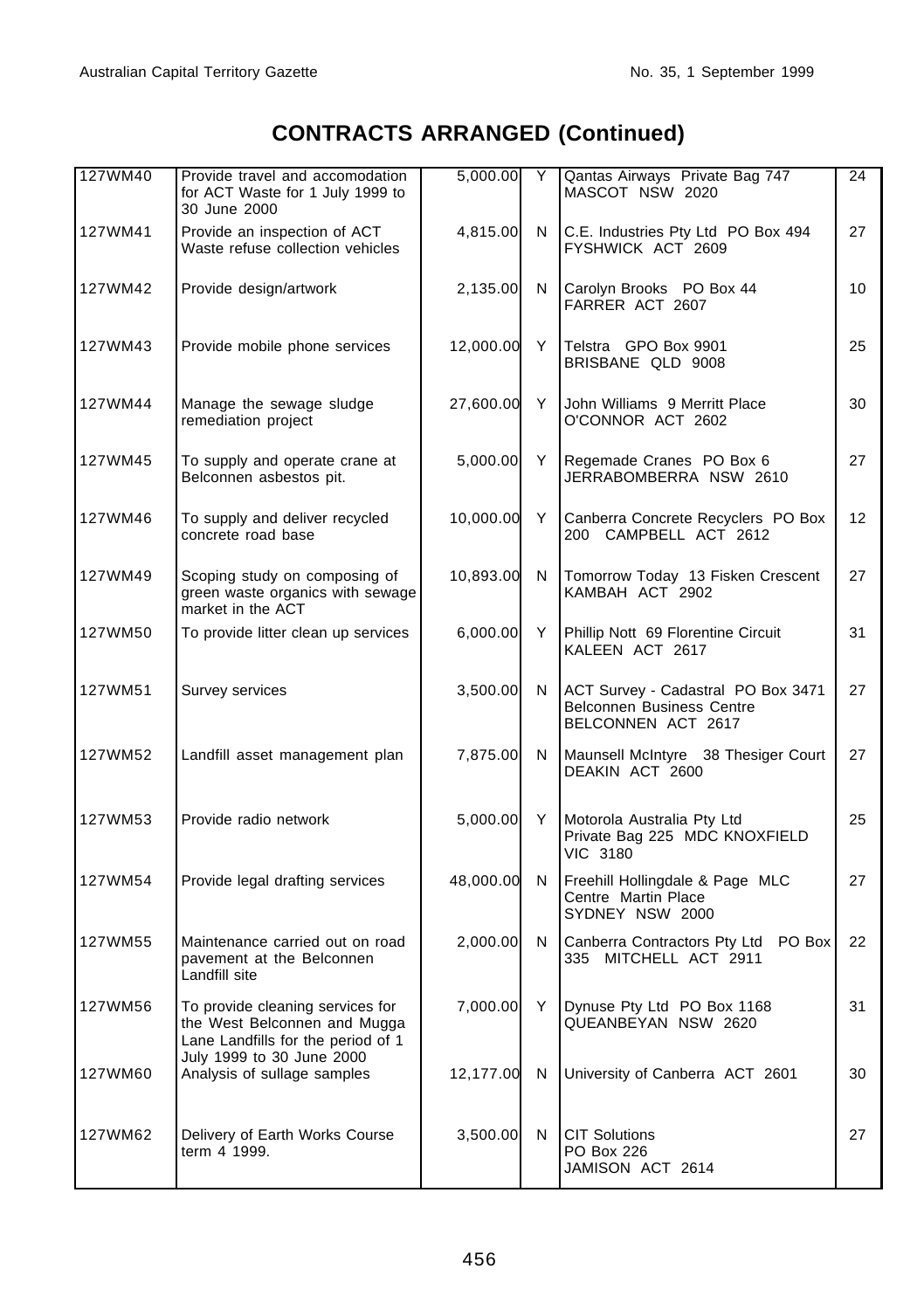# **CONTRACTS ARRANGED (Continued)**

| 127WM63 | Delivery of Earth Works Course<br>term 4 1999.                    | 3,100.00  | N <sub>1</sub> | Mugga Mugga Memorial Enviromental<br>education Centre RMB 8<br>Narrabundah Lane | 27 |
|---------|-------------------------------------------------------------------|-----------|----------------|---------------------------------------------------------------------------------|----|
| 127WM64 | Design artwork                                                    | 7.000.00  |                | SYMONSTON ACT 2609<br>Y Carolyn Brooks PO Box 44<br>FARRER ACT 2607             | 10 |
| 127WM65 | Supply various cleaning products                                  | 8,000.00  |                | Y   ACT Hygiene Products PO Box 100<br>QUEANBEYAN NSW 2620                      | 11 |
| 127WM66 | Supply protective clothing                                        | 8,000.00  | Y              | Safety Centre PO Box 873<br>FYSHWICK ACT 2609                                   | 8  |
| 127WM67 | Audit of No Waste Strategy                                        | 9,250.00  |                | N Morris Consultants PO Box 160<br>RED HILL ACT 2603                            | 27 |
| 127WM68 | Site fee for St George Floriade<br>1999                           | 3,700.00  |                | N B D W Special Events - Floriade<br>Account GPO Box 2495<br>CANBERRA ACT 2601  | 28 |
| 127WM70 | Supply protective clothing                                        | 5,000.00  | Y              | Safety Centre PO Box 873<br>FYSHWICK ACT 2609                                   | 8  |
| 127WM71 | Workshop composting<br>sewage/greenwaste and<br>associated report | 11,000.00 | N              | Tomorrow Today 3 Fisken Crescent<br>KAMBAH ACT 2902                             | 27 |

Department or Agency: Environment ACT Authorisation Officer: Gary Croston Contact Officer: DON HORAN Telephone: 62076078

| Purchase<br>Reference<br>Number | Description of Supplies         | Value<br>(SA) | Period<br>Contract | Contractor<br>(Including postcode at<br>end of address)                | <b>P&amp;S</b><br>Code |
|---------------------------------|---------------------------------|---------------|--------------------|------------------------------------------------------------------------|------------------------|
|                                 | Access database<br>development  | 15,000.00     |                    | <b>Ned Noel Software</b><br>28 Reedy Creek Place,<br>Wamboin, NSW 2620 |                        |
|                                 | <b>Transport Emission Model</b> | 29,400.00     |                    | RJ Nairn and Partners Pty Ltd<br>PO Box 3275 BMDC                      |                        |